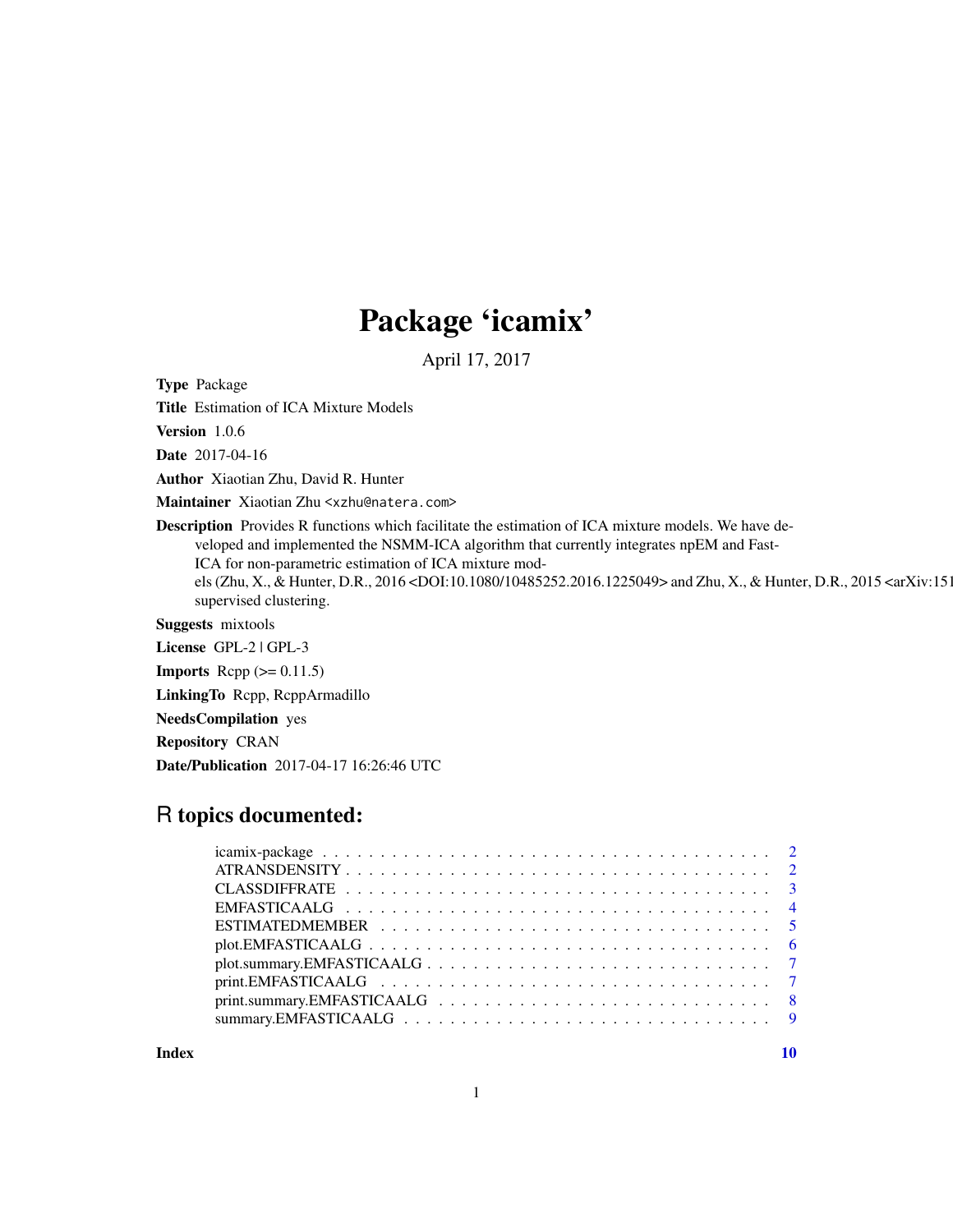<span id="page-1-0"></span>

#### Description

Provides R functions which facilitate the estimation of ICA mixture models. This is a new tool for unsupervised clustering.

#### Details

Package: icamix Type: Package Version: 1.0.6 Date: 2017-04-16 License: GPL-2 | GPL-3

We have developed the NSMM-ICA algorithm which is implemented in the main function EM-FASTICAALG that currently integrates npEM and Fast-ICA for non-parametric estimation of ICA mixture models.

#### Author(s)

Xiaotian Zhu, David R. Hunter

Maintainer: Xiaotian Zhu <xzhu@natera.com>

#### References

[Zhu, Xiaotian, and David R. Hunter. "Theoretical grounding for estimation in conditional indepen](http://www.tandfonline.com/doi/abs/10.1080/10485252.2016.1225049)[dence multivariate finite mixture models." Journal of Nonparametric Statistics 28.4 \(2016\): 683-](http://www.tandfonline.com/doi/abs/10.1080/10485252.2016.1225049) [701.](http://www.tandfonline.com/doi/abs/10.1080/10485252.2016.1225049)

[Zhu, Xiaotian, and David R. Hunter. "Clustering Via Finite Nonparametric ICA Mixture Models."](https://arxiv.org/abs/1510.08178) [arXiv preprint arXiv:1510.08178](https://arxiv.org/abs/1510.08178)

| <i><b>ATRANSDENSITY</b></i> |  |
|-----------------------------|--|
|-----------------------------|--|

#### Description

A function evaluates density of linearly transformed random vector on a given grid. It is used in processing EMFASTICAALG object to obtain density estimation of the mixture components.

#### Usage

```
ATRANSDENSITY(grid, A, f)
```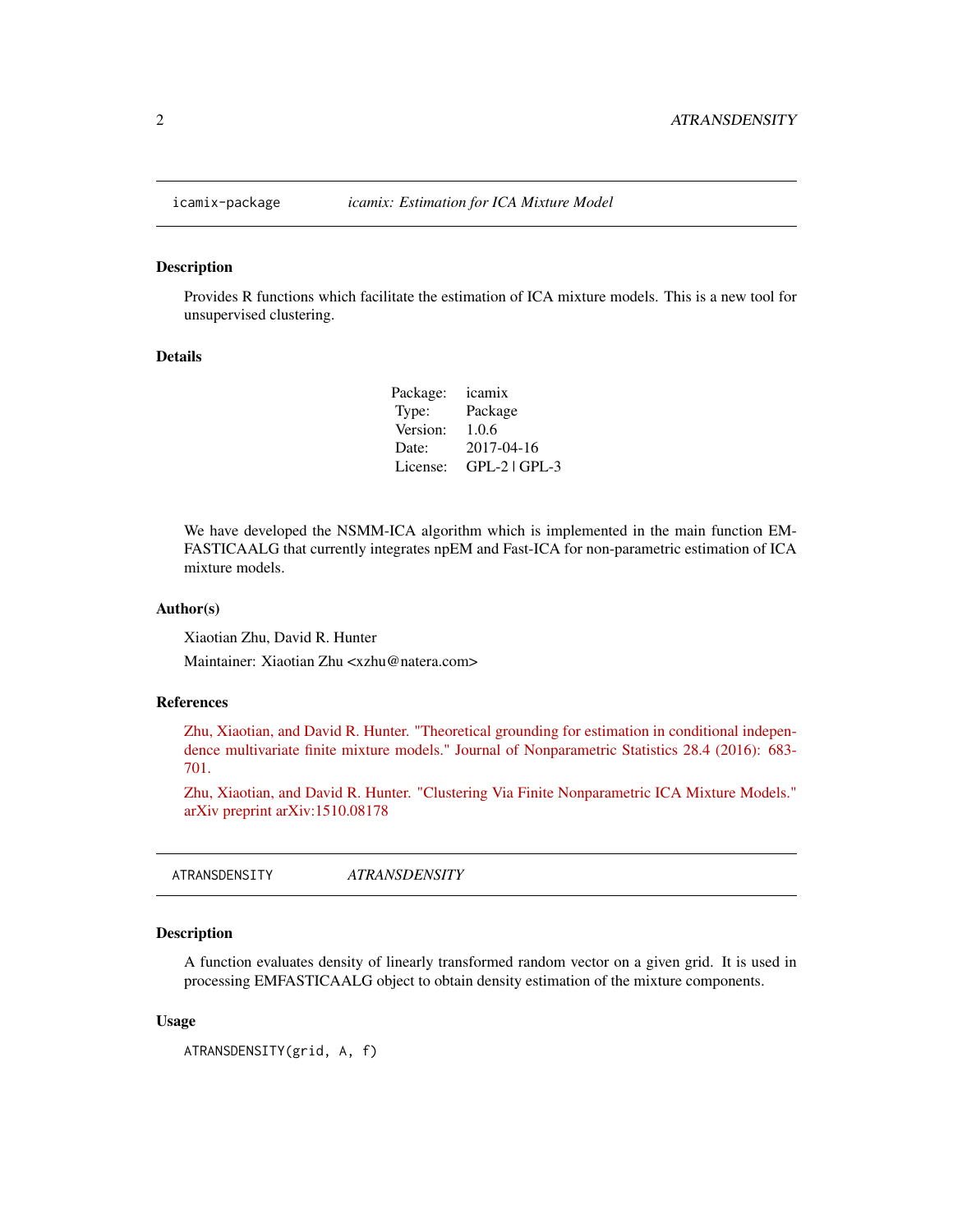#### <span id="page-2-0"></span>CLASSDIFFRATE 3

#### Arguments

| grid | A matrix whose columns store the grid points.      |
|------|----------------------------------------------------|
| A    | Matrix for the linear transformation.              |
|      | Density function before the linear transformation. |

#### Value

| answer | Matrix of the same size as grid, with each element being the evaluated linear |
|--------|-------------------------------------------------------------------------------|
|        | transformed density at the corresponding grid point.                          |

#### Examples

```
## An example that evaluates the 2-D uniform distribution on a linear transformation of [1,3]x[1,3]
## flind is the density of the uniform distribution on [1,3]^r
f1ind <- function(grid){# mixture component 1 original signal density function
 n <- ncol(grid)
  r <- nrow(grid)
  answer \leq rep(1,n)
  for(i in 1:n){
   for(j in 1:r)\{answer[i] <- answer[i] * (grid[j,i] >= 1 & grid[j,i] <= 3) / 2
   }
  }
  answer
}
A \leq matrix(c(6, 9, -12, 15), 2, 2, byrow = FALSE)
gridpoints \leq t (as.matrix(expand.grid(seq(-32,12,2),seq(18,80,2))))
f1trans <- ATRANSDENSITY(gridpoints, A, f1ind)
plot(t(gridpoints),col=(f1trans>0))
```
CLASSDIFFRATE *CLASSDIFFRATE*

#### Description

A function calculates classification difference rate between two factors. It is used in interpreting info stored in EMFASTICA object.

#### Usage

CLASSDIFFRATE(factor1, factor2)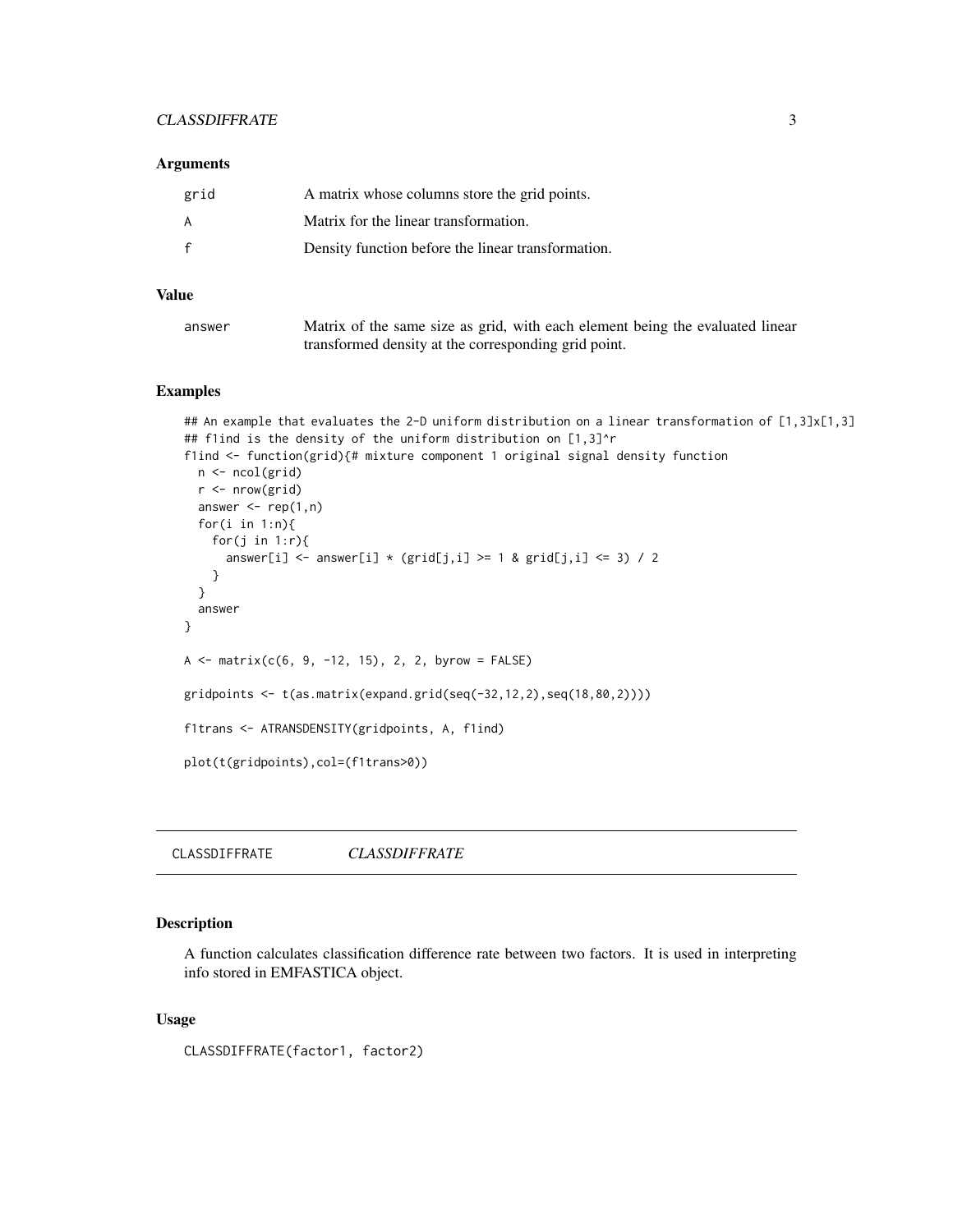#### <span id="page-3-0"></span>4 EMFASTICAALG

#### Arguments

| factor1 | First factor.                                         |
|---------|-------------------------------------------------------|
| factor2 | Second factor of the same length as the First factor. |

#### Value

answer The percentage of instances when factor1[i] is not equal factor2[i].

#### Examples

```
## An example evaluates the classification difference rate
## between two classification results in the form of factors
fac1<-factor(c(1,4,2,3,1,1,3,3,1,2,2,1))
fac2<-factor(c(3,1,2,2,1,2,4,3,2,3,1,1))
CLASSDIFFRATE(fac1, fac2)
```
EMFASTICAALG *EMFASTICAALG*

#### Description

An R wrapper for carrying out NSMM-ICA on nonparametric multivariate ICA mixture data.

#### Usage

```
EMFASTICAALG(DataMatrix, numCluster, h = 0, maxiter = 300,
icaiter = 150, tol = 1e-06, verb = TRUE, combine = TRUE,
seednum = 82196, ...
```
#### Arguments

| DataMatrix | A matrix of which the rows are data entries. Its dimension is n by r.                       |
|------------|---------------------------------------------------------------------------------------------|
| numCluster | Predetermined number of mixing components m.                                                |
| h          | Bandwidth. If h is set equal zero (default), iterative bandwidth selection will be<br>used. |
| maxiter    | Maximum number of iterations. Default is 300.                                               |
| icaiter    | Maximum number of ICA iterations in each step. Default is 150.                              |
| tol        | Threshold that defines convergence (of the outer loop). Default is 1e-6.                    |
| verb       | TRUE (default) or FALSE indicating whether to print out info at each iteration.             |
| combine    | TRUE (default) or FALSE indicating whether to implement the ICA step.                       |
| seednum    | Seed number (default is 82196) used in kmeans before 1st iteration.                         |
| $\cdots$   |                                                                                             |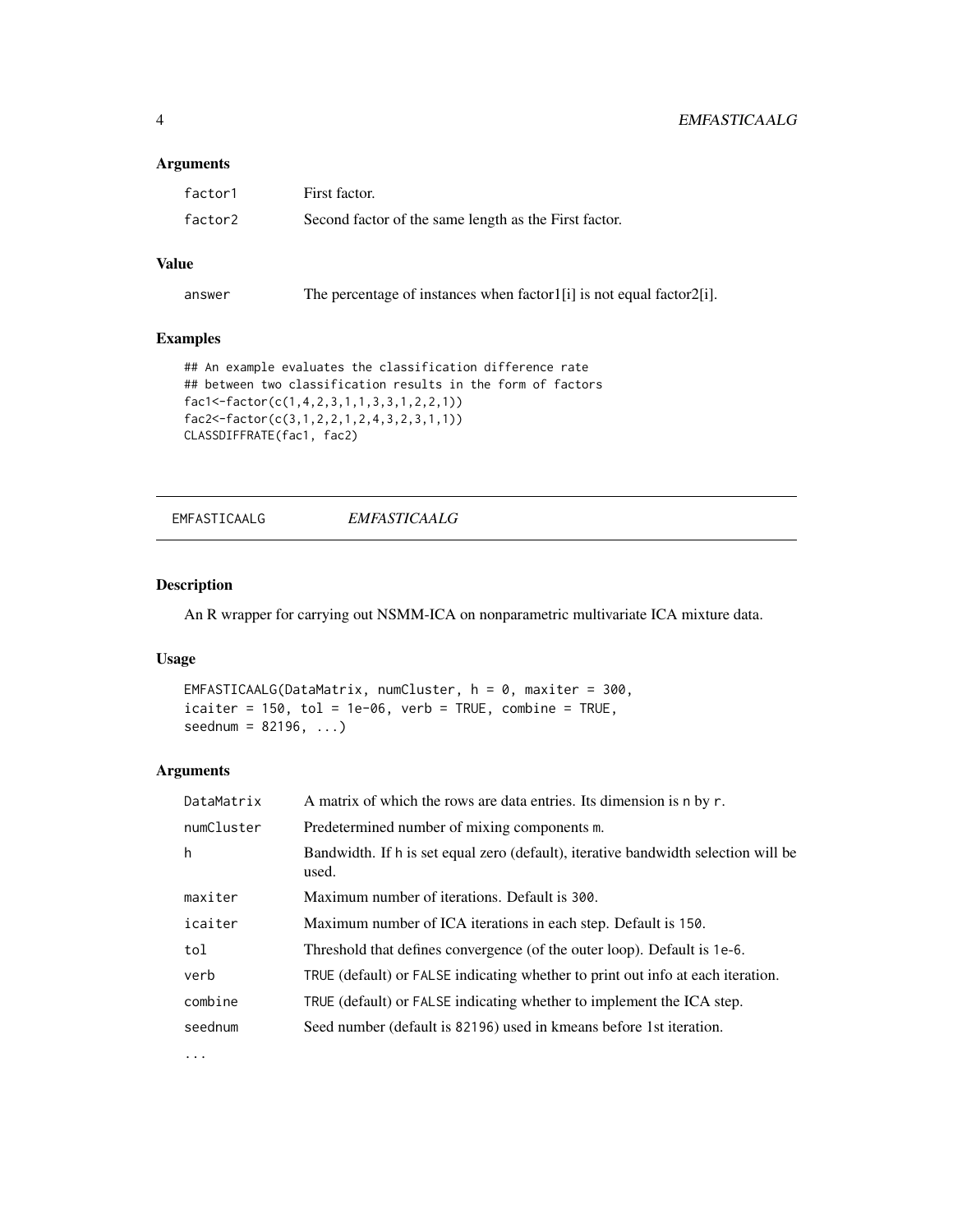#### <span id="page-4-0"></span>ESTIMATEDMEMBER 5

#### Value

The returned value is an EMFASTICAALG object which consists of a list of items:

| A matrix of which the columns are data entries. Its dimension is r by n.                                       |  |  |
|----------------------------------------------------------------------------------------------------------------|--|--|
| A matrix where rows store estimated mixing weights from each iteration.                                        |  |  |
| List of r by r unmixing matrices for each of the m clusters.                                                   |  |  |
| List of unmixing matrices for whitened data for each of the m clusters.                                        |  |  |
| \$OriginalSignals                                                                                              |  |  |
| List of Recovered ICA components for each of the m clusters.                                                   |  |  |
| \$ProductDensity                                                                                               |  |  |
| m by n matrix where each row stores the estimated density value of the observed                                |  |  |
| data points for each of the m clusters.                                                                        |  |  |
| \$MembershipProbs                                                                                              |  |  |
| n by m matrix where each row stores the component membership probabilities<br>of the corresponding data point. |  |  |
| Vector holding values of data loglikelihood.                                                                   |  |  |
| Matrix holding choices of bandwidth for original signals.                                                      |  |  |
| The function call that results in the returned object.                                                         |  |  |
| Computing time elapsed in second.                                                                              |  |  |
|                                                                                                                |  |  |

#### Examples

## An Example that runs the NSMM-ICA algorithm on Cohen's tone data data(tonedata, package="mixtools") b <- EMFASTICAALG(tonedata, 2, h=0, tol=1e-8)

ESTIMATEDMEMBER *ESTIMATEDMEMBER*

#### Description

A function calculates estimated class membership from an EMFASTICAALG object.

#### Usage

```
ESTIMATEDMEMBER(rstICAMIX)
```
#### Arguments

rstICAMIX An EMFASTICAALG object.

#### Value

estimatedmember

A factor with levels representing the estimated classes.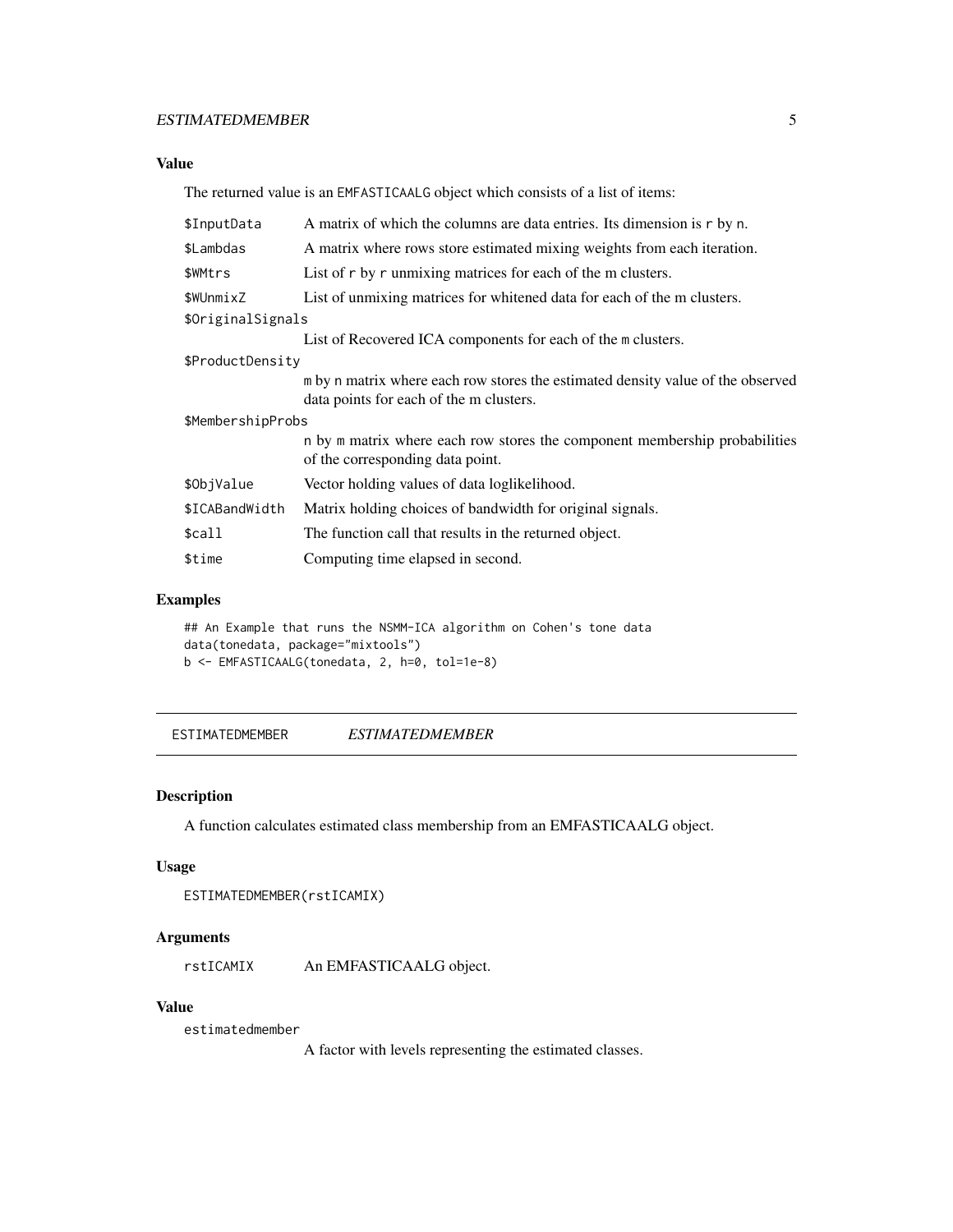#### Examples

```
## An Example that runs the NSMM-ICA algorithm on Cohen's tone data
data(tonedata, package="mixtools")
```

```
b <- EMFASTICAALG(tonedata, 2, h=0, tol=1e-8)
estimatedgroup <- ESTIMATEDMEMBER(b) # estimated species info
```
plot.EMFASTICAALG *plot.EMFASTICAALG*

#### Description

plot method for class EMFASTICAALG.

#### Usage

## S3 method for class 'EMFASTICAALG' plot(x, vec1 = c(1:2), vec2 = c(1:2), ...)

#### Arguments

| x        | An EMFASTICAALG object.                                                                                                                                |
|----------|--------------------------------------------------------------------------------------------------------------------------------------------------------|
| vec1     | An integer vector of length two specifying the coordinates with respect to which<br>the data is scatter plotted.                                       |
| vec2     | An integer vector of length two specifying the coordinates with respect to which<br>the original signal for each mixture component is scatter plotted. |
| $\cdots$ |                                                                                                                                                        |

#### Value

Returned (invisibly) is the full value of x itself.

#### Examples

```
## An Example that runs the NSMM-ICA algorithm on Cohen's tone data
data(tonedata, package="mixtools")
b <- EMFASTICAALG(tonedata, 2, h=0, tol=1e-8)
plot(b)
```
<span id="page-5-0"></span>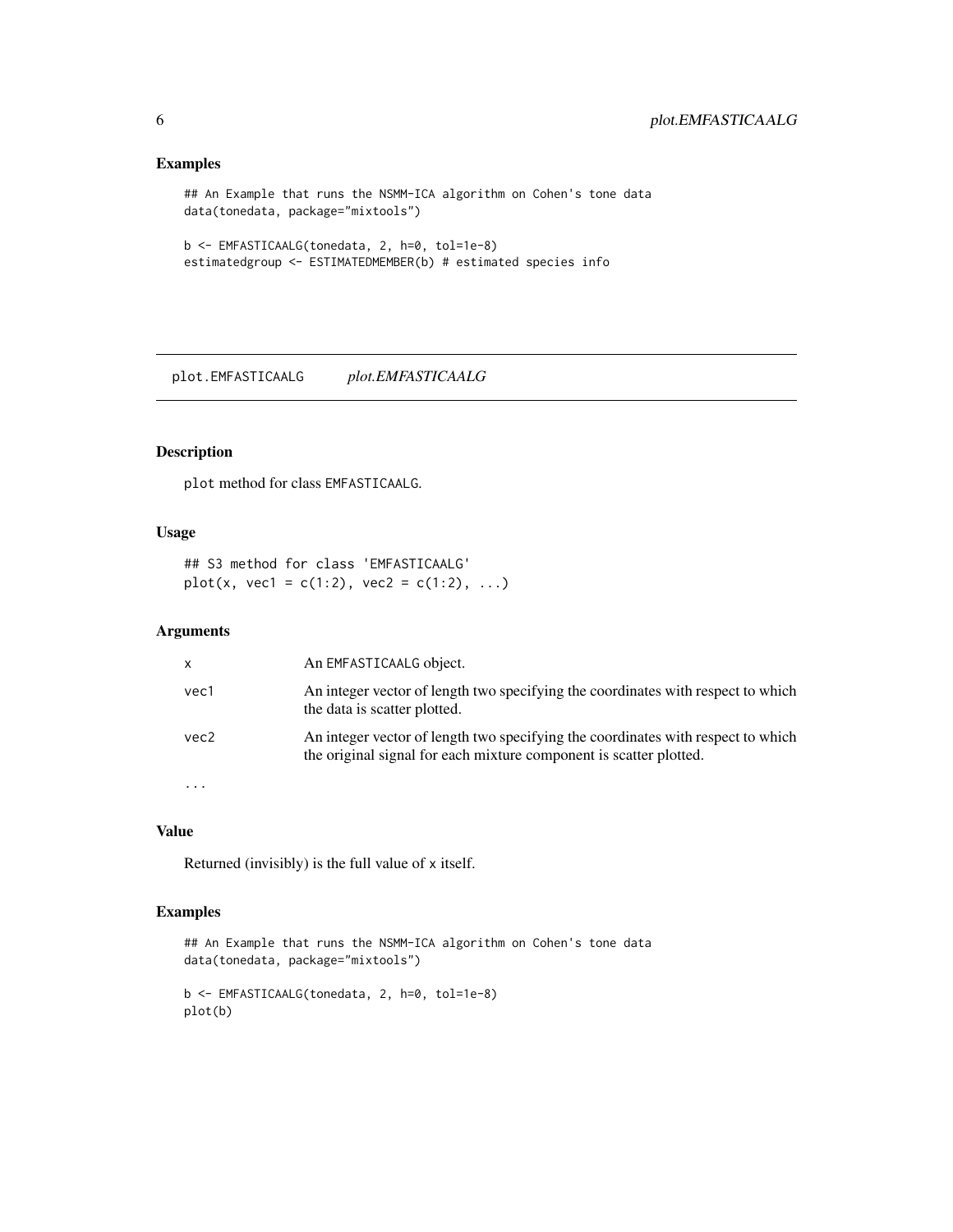<span id="page-6-0"></span>plot.summary.EMFASTICAALG

*plot.summary.EMFASTICAALG*

#### Description

plot method for class summary.EMFASTICAALG.

#### Usage

## S3 method for class 'summary.EMFASTICAALG' plot(x, vec1 = c(1:2), vec2 = c(1:2), ...)

#### Arguments

| x         | An summary. EMFASTICAALG object.                                                                                                                       |
|-----------|--------------------------------------------------------------------------------------------------------------------------------------------------------|
| vec1      | An integer vector of length two specifying the coordinates with respect to which<br>the data is scatter plotted.                                       |
| vec2      | An integer vector of length two specifying the coordinates with respect to which<br>the original signal for each mixture component is scatter plotted. |
| $\ddotsc$ |                                                                                                                                                        |

#### Value

Returned (invisibly) is the full value of x itself.

#### Examples

```
## An Example that runs the NSMM-ICA algorithm on Cohen's tone data
data(tonedata, package="mixtools")
```

```
b <- EMFASTICAALG(tonedata, 2, h=0, tol=1e-8)
plot(summary(b))
```
print.EMFASTICAALG *print.EMFASTICAALG*

#### Description

[print](#page-0-0) method for class EMFASTICAALG.

#### Usage

```
## S3 method for class 'EMFASTICAALG'
print(x, \ldots)
```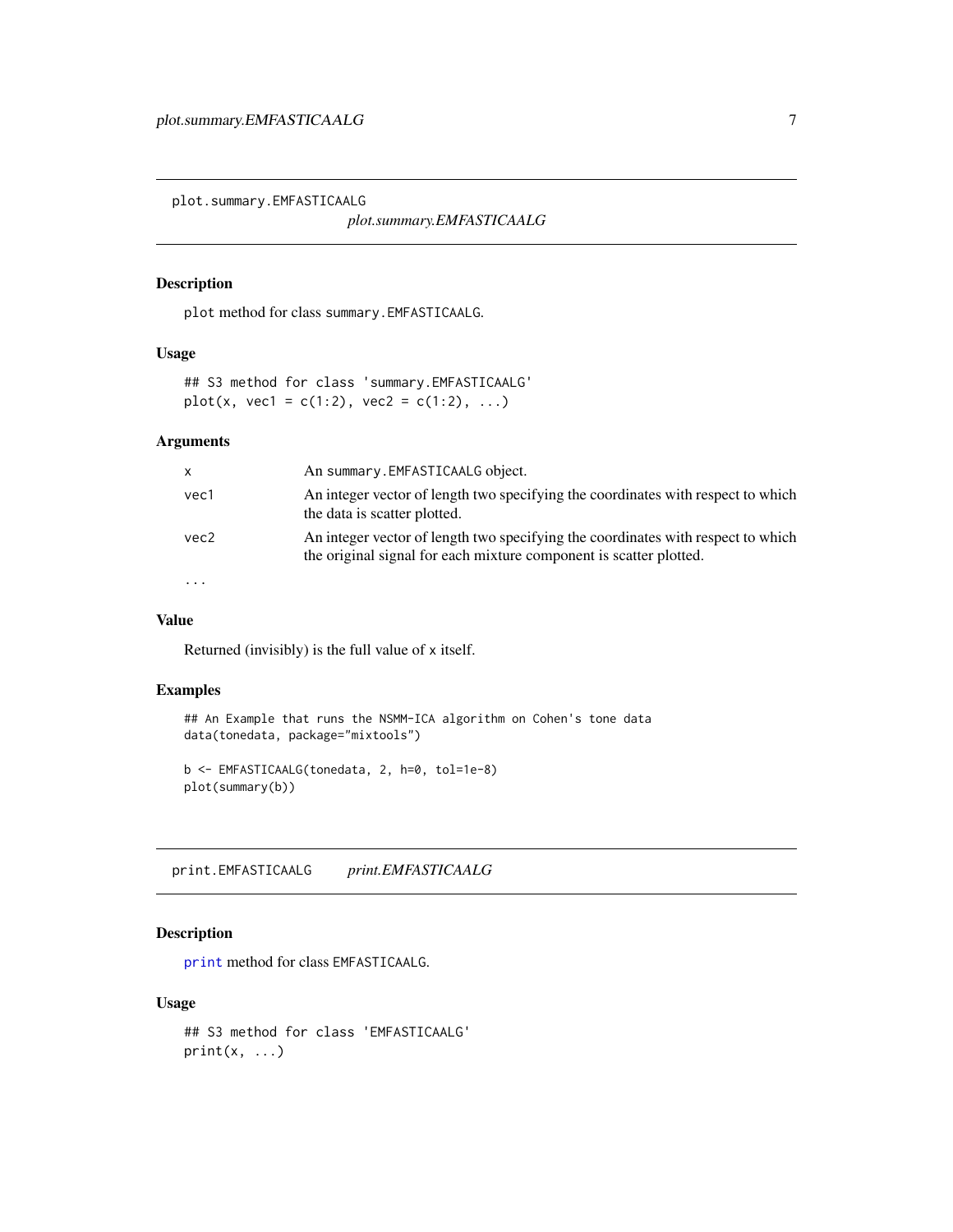#### Arguments

x An EMFASTICA object. ...

#### Value

Returned (invisibly) is the full value of x itself.

#### Examples

```
## An Example that runs the NSMM-ICA algorithm on Cohen's tone data
data(tonedata, package="mixtools")
```

```
b <- EMFASTICAALG(tonedata, 2, h=0, tol=1e-8)
print(b)
```
print.summary.EMFASTICAALG

*print.summary.EMFASTICAALG*

#### Description

[print](#page-0-0) method for class summary.EMFASTICAALG.

#### Usage

```
## S3 method for class 'summary.EMFASTICAALG'
print(x, \ldots)
```
#### Arguments

x An summary.EMFASTICA object.

...

#### Value

Returned (invisibly) is the full value of x itself.

#### Examples

```
## An Example that runs the NSMM-ICA algorithm on Cohen's tone data
data(tonedata, package="mixtools")
```

```
b <- EMFASTICAALG(tonedata, 2, h=0, tol=1e-8)
print(summary(b))
```
<span id="page-7-0"></span>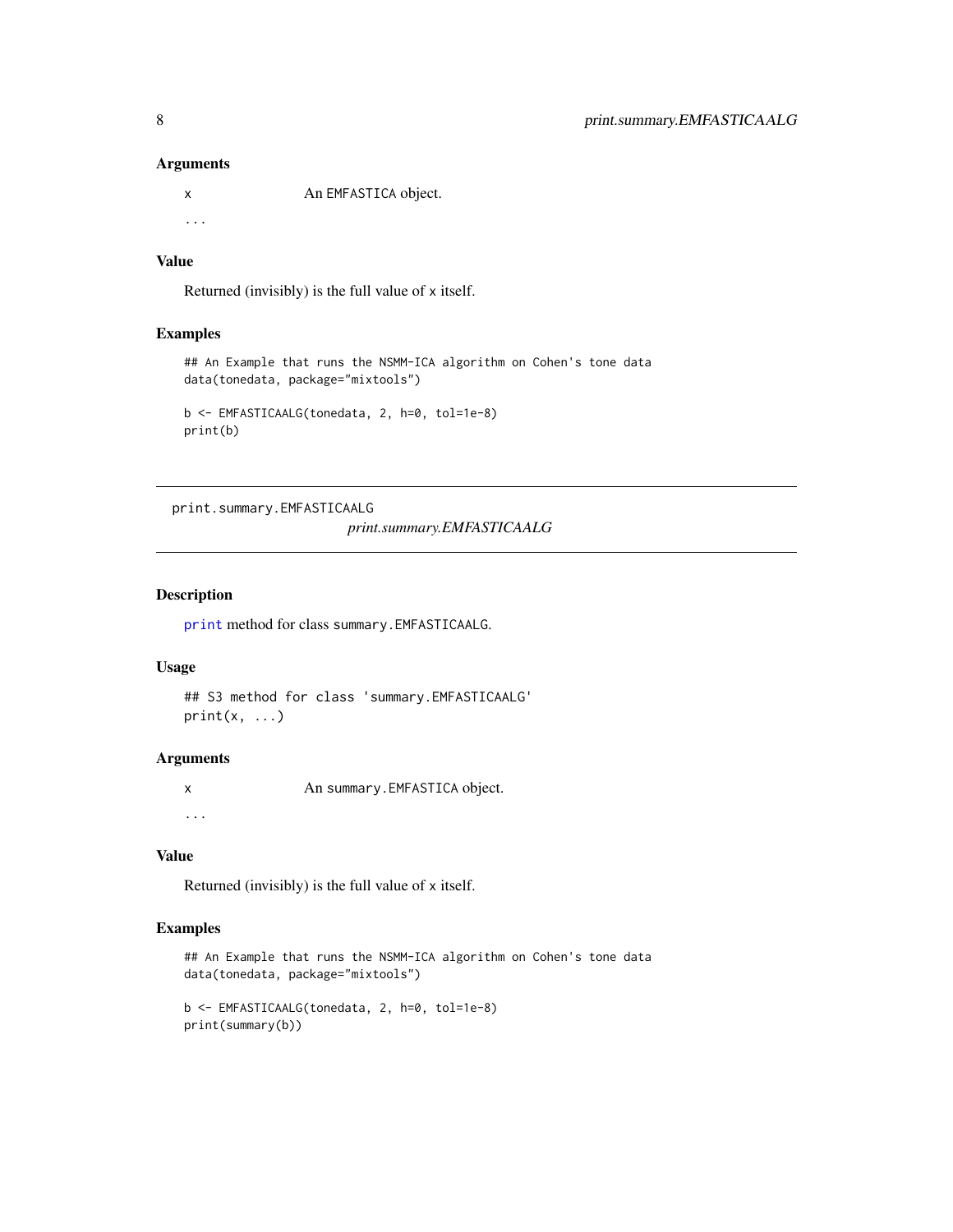<span id="page-8-0"></span>summary.EMFASTICAALG *summary.EMFASTICAALG*

#### Description

[summary](#page-0-0) method for class EMFASTICAALG.

#### Usage

```
## S3 method for class 'EMFASTICAALG'
summary(object, ...)
```
#### Arguments

| object | An EMFASTICAALG object. |
|--------|-------------------------|
| .      |                         |

#### Value

The returned value is a "summary.EMFASTICAALG" object which consists a list:

| \$inputData | A matrix of which the columns are data entries. Its dimension is r by n.  |
|-------------|---------------------------------------------------------------------------|
| \$originSig | List of Recovered ICA components for each of the m clusters.              |
| \$call      | The function call which results in the corresponding EMFASTICAALG object. |
| \$time      | Computing time elaped in second.                                          |
| \$numIter   | Total number of iterations.                                               |
| \$lastObj   | Objective function value from the last iteration.                         |
| \$compMeans | Means of each mixture component.                                          |
| \$compVars  | Covariances of each mixture component.                                    |
| \$numObs    | Total number of observations.                                             |
| \$numAtr    | Dimension of data points.                                                 |
| \$numCls    | Number of mixture components.                                             |
| \$estWts    | Estimated mixing weights.                                                 |
| \$estCls    | A factor whose levels represent estimated class membership.               |
| \$dataLklhd | A vector storing data loglikelihood from each iteration.                  |

#### Examples

```
## An Example that runs the NSMM-ICA algorithm on Cohen's tone data
data(tonedata, package="mixtools")
```

```
b <- EMFASTICAALG(tonedata, 2, h=0, tol=1e-8)
summary(b)
```